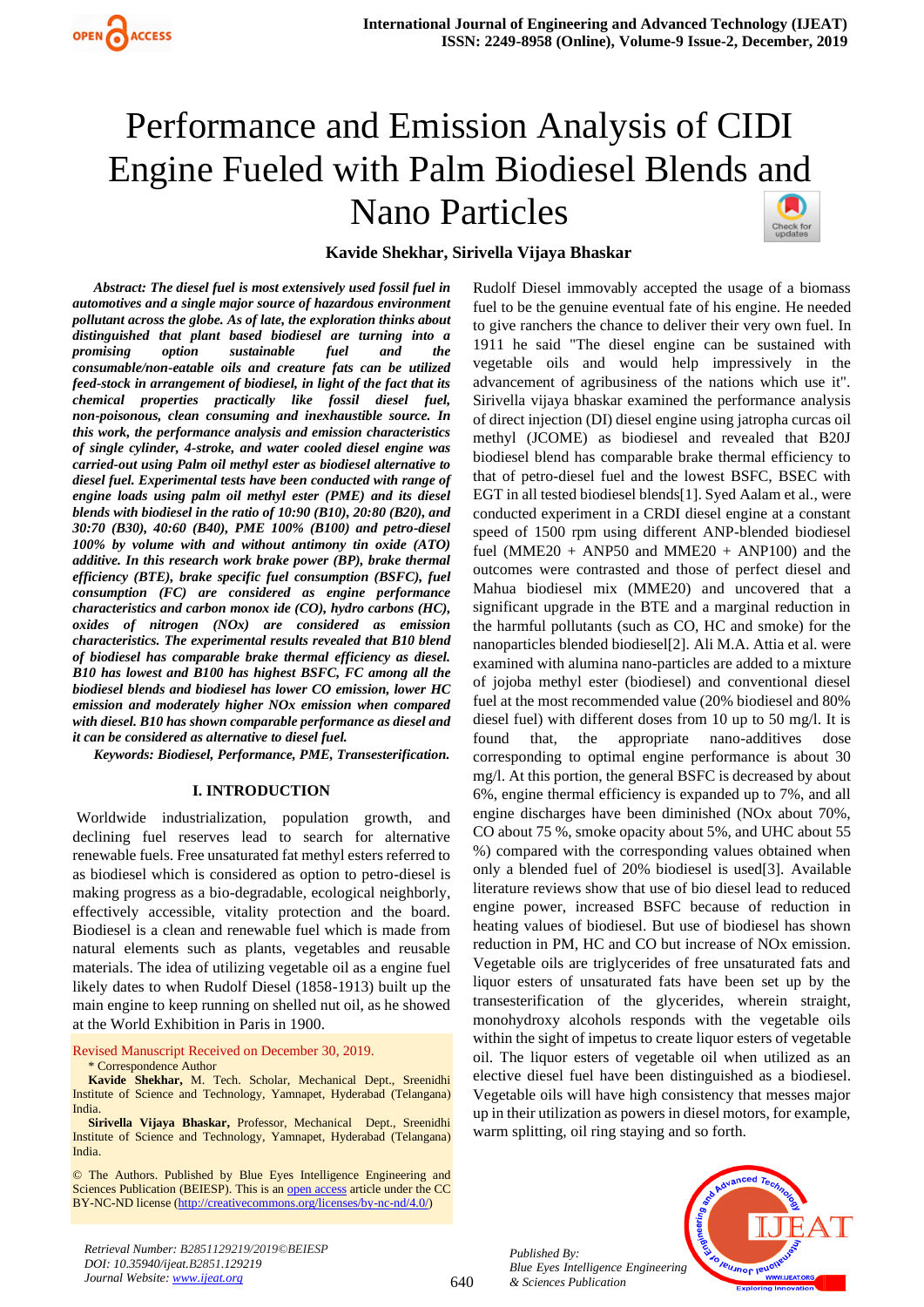Further, it is hard to work CIDI motor in chilly climate conditions because of poor stream property of biodiesel. These issues can be settled, by artificially changing over the vegetable oils into biodiesel utilizing chemical procedures, for example, Micro emulsification, Pyrolysis, Dilution and Transesterification process. In this examination work, palm oil was changed over into biodiesel utilizing transesterification and mixed with diesel and antimony tin oxide additive was used.

## **II. MATERIALS AND METHODS**

Palm oil was purchased from neighborhood merchant and utilized transesterification procedure to plan biodiesel. In the transesterification procedure, methanol was utilized in presence of catalyst for transesterification include sodium hydroxide, and potassium hydroxide. A triglyceride has an atom of glycerine as its base with three long chain unsaturated fats appended and fat attributes can be controlled by the idea of the unsaturated fats joined to the glycerine. The idea of the unsaturated fats can, thus, influence the qualities of the biodiesel. In this work methyl alcohol was utilized in transesterification process within the sight of sodium hydroxide was utilized. Transesterification is a compound procedure where an ester is responded with an alcohol to frame another ester and another alcohol. For the formation of biodiesel, triglyceride oils (esters) are responded with methanol (alcohol) to deliver biodiesel (unsaturated fat alkyl esters) and glycerin. As appeared in figure 1, in the chemical reaction of transesterification process R1, R2, and R3 are long hydrocarbon chains, regularly called unsaturated fat chains. There are just five chains that are basic in most vegetable oils and the five methyl esters decides the fuel's physical properties.

| $R_1$ COOC $H_2$                                        | HOCH,    | $R_1$ COOC $H_3$                |
|---------------------------------------------------------|----------|---------------------------------|
| Catalyst<br>$3 \text{ CH}_3$ OH<br>R <sub>2</sub> COOCH | HOCH     | $R_2$ COOC $H_3$                |
| $R_3$ COOCH <sub>2</sub>                                | HOCH,    | $R_3$ COOC $H_3$                |
| Triglyceride                                            | Glycerol | Methyl<br>esters<br>(Biodiesel) |

#### **Fig. 1. Chemical reaction of transesterification process**

As appeared in figure 2, sodium hydroxide takes an interest as catalyst and methyl alcohol as driver for the transesterification process. First palm oil of 1000 ml was filled biodiesel reactor and afterward, the catalyst/alcohol blend was siphoned into palm oil. The last blend is mixed energetically for 2 hr at 340 K in surrounding pressure.

A successful reaction results in 2 phases in the reactor and the bottom layer consisted of glycerine and top layer palm oil methyl ester. Glycerine, the heavier liquid will collect at the bottom after several hours of settling and then separated by using separation flask. Then the ester obtained is further treated with 25 % water in two stages in order to remove any glycerin present in the ester and finally pure ester is obtained by heating the ester up to  $100\degree C$  to remove the water content completely.



**Fig. 2. Transesterification process flow**

The properties of biodiesel rely upon molar proportion of alcohol to oil and numerous different variables and the palm oil methyl ester that was utilized in the present research work are displayed in Table 1.

| <b>Fuel Property</b> | Unit        | <b>Diesel</b> | <b>PME</b> |  |
|----------------------|-------------|---------------|------------|--|
| Kinematic            | $mm^2/s$    | 4.33          | 4.68       |  |
| viscosity at         |             |               |            |  |
| $40^{\circ}$ C       |             |               |            |  |
| $\rm{CV}$            | KJ/kg       | 42418.48      | 34294.68   |  |
| Flash point          | $\rm ^{o}C$ | 52-82         | 148        |  |
| Ester content        | % by mass   |               | 97.8       |  |
| Acid value           | Mg,         |               | 0.30       |  |
|                      | KOH/g,      |               |            |  |
|                      | max         |               |            |  |

Antimony tin oxide (ATO) was purchased from Sigma Aldrich manufacturer and used as additive. The properties of ATO were mentioned in Table.2.

**Table-II: Specifications of nano particle**

| <b>Item</b>          | <b>Specification</b>      |  |
|----------------------|---------------------------|--|
| Manufacturer         | Sigma Aldrich, USA        |  |
| <b>Chemical Name</b> | Antimony Tin Oxide        |  |
| CAS No.              |                           |  |
| Particle Size        | $< 50$ nm                 |  |
| Surface Area         | $47 \text{ m}^2/\text{g}$ |  |
| Composition          | Antimony Pentoxide,       |  |
|                      | $7-11%$                   |  |
|                      | Tin (IV) Oxide, 89-93 %   |  |

## **III. EXPERIMENTAL SETUP**

The experimental setup was showed in Fig. 3.



**Fig. 3. Engine setup**

*Retrieval Number: B2851129219/2019©BEIESP DOI: 10.35940/ijeat.B2851.129219 Journal Website: [www.ijeat.org](http://www.ijeat.org/)*

*Published By: Blue Eyes Intelligence Engineering & Sciences Publication* 

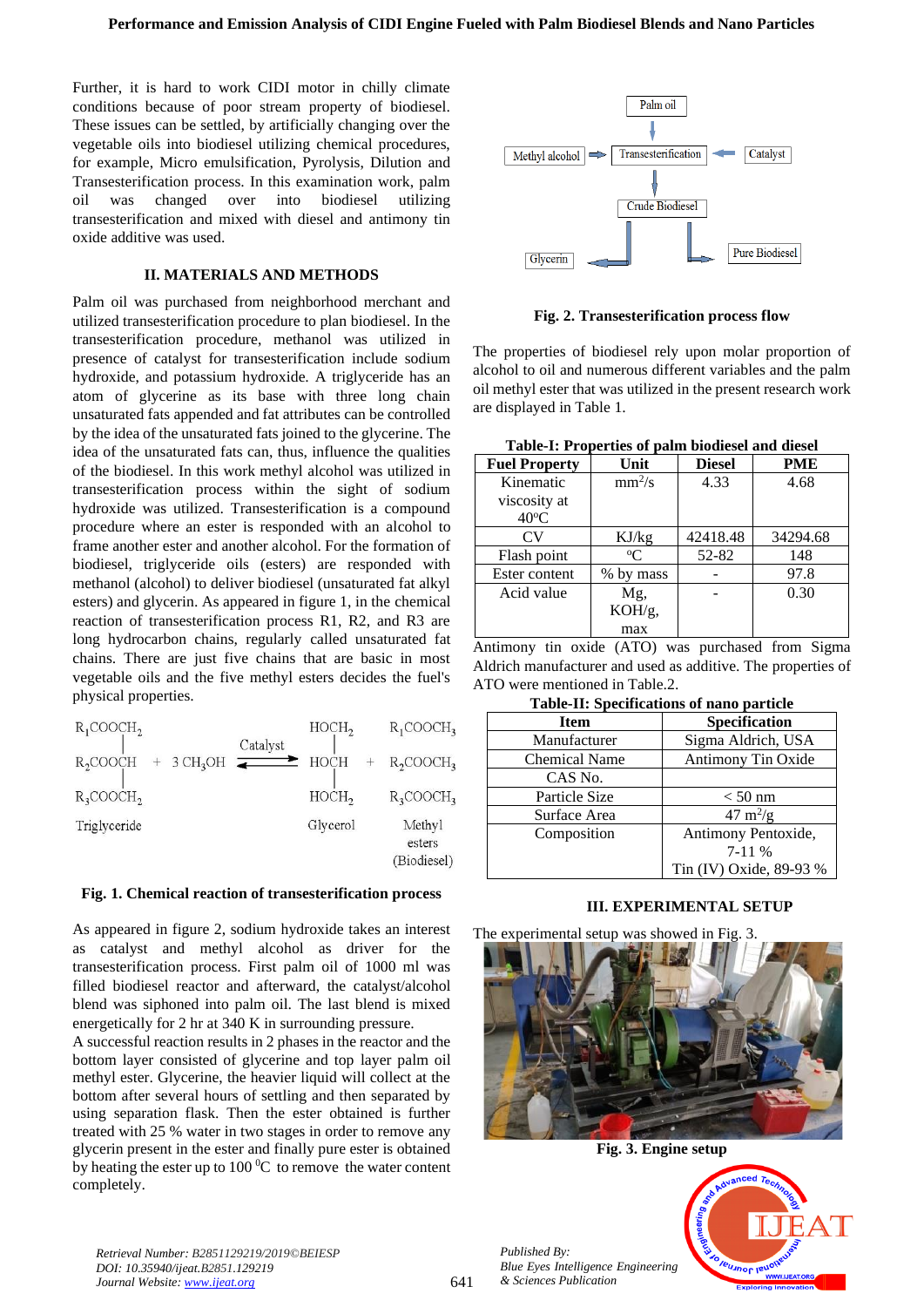

Exhaust gas analyser was used to measure CO, HC, NOx emissions. All fuel samples were prepared and 200 ppm of ATO additive was used. The engine specifications were mentioned in Table.3.

| Table-III, Specifications of chgine |                               |  |  |  |
|-------------------------------------|-------------------------------|--|--|--|
| Engine type                         | single<br>Stroke computerized |  |  |  |
|                                     | cylinder diesel engine        |  |  |  |
| Coolant                             | Water cooled engine           |  |  |  |
| Engine power                        | 5 HP (3.7KW)                  |  |  |  |
| Bore diameter                       | $80 \text{ mm}$               |  |  |  |
| Stoke length                        | $110 \text{ mm}$              |  |  |  |
| Volume                              | 562 cc                        |  |  |  |
| Engine speed                        | 1500 rpm                      |  |  |  |

**Table-III: Specifications of engine**

The engine was operated on diesel first and then on methyl esters of Palm oil and their blends with and without ATO additive. Series of tests were conducted with different blends on the engine and recorded the readings. The data obtained from the tests were then analyzed using graphs regarding performance and emission characteristics of all bio-diesels and diesel.

## **IV.RESULTS AND DISCUSSION**

## *4.1 Performance parameters*

## *4.1.1 Brake power*

## *i. Brake power without additive*

Figure 4.1 shows brake power variations with torque for diesel and PME blends at constant speed of the engine. Brake power (BP) has decreased with increase of PME blend percentage. As load increases, BP has also increased and at full load condition both diesel and biodiesel and diesel has highest brake power. In among all the blends of biodiesel, B10 has closest BP with diesel fuel when compared with biodiesel blends. The BP of B10 fuel is only decreased by 0.47 % compared to diesel fuel.



**Fig.4.1 Brake power Vs Torque**

#### *ii. Brake power with additive*

Figure 4.2 illustrates brake power variations with torque for diesel and PME blends with ATO additive at constant speed of the engine. Brake power (BP) has decreased with increase of PME blend percentage. With the addition of ATO, the BP of the engine for D100 fuel is increased by 0.628 %. But BP of the engine for B10ATO fuel is decreased by 0.78 % compared to D100ATO. Other than B10ATO, the percentage decrease in BP compared with D100ATO is

*Retrieval Number: B2851129219/2019©BEIESP DOI: 10.35940/ijeat.B2851.129219 Journal Website[: www.ijeat.org](http://www.ijeat.org/)*

decreased for remaining blends. When additive is used, at low loads BP of the engine has increased but at high loads BP of the engine has decreased for the PME and its blends. BSFC has increased for all fuels when ATO nano particles used as additive.



#### **Fig.4.2 Brake power Vs Torque with additive**

## *4.1.2 Brake thermal efficiency*

#### *i. BTE without additive*

The Figure 4.3 shows the variation of brake thermal efficiency (BTE) with engine load for different palm oil biodiesel blends and diesel fuel. The diesel has highest BTE than all tested fuels and biodiesel in its neat form has the lowest BTE. The B10 has comparable BTE with diesel and has highest BTE when compared all biodiesel blends. The engine performance in terms of BTE has decreased by about 21.72 % when neat biodiesel used in engine than that of diesel fuel due to lower calorific value of the biodiesel. The BTE has increased along with the increase of load for tested fuels and for every 10% addition of biodiesel content in the blend decreases the BTE at the rate of 2 %. The B10 blend was suitable replacement of diesel fuel in among all the tested fuels.



**Fig.4.3 Brake thermal efficiency Vs Torque**

#### *ii. BTE with additive*

Figure 4.4 shows brake thermal efficiency variations with load for diesel and PME blends with ATO additive at constant speed of the engine. The diesel has highest BTE than all tested fuels and biodiesel with ATO additive has the lowest BTE.





642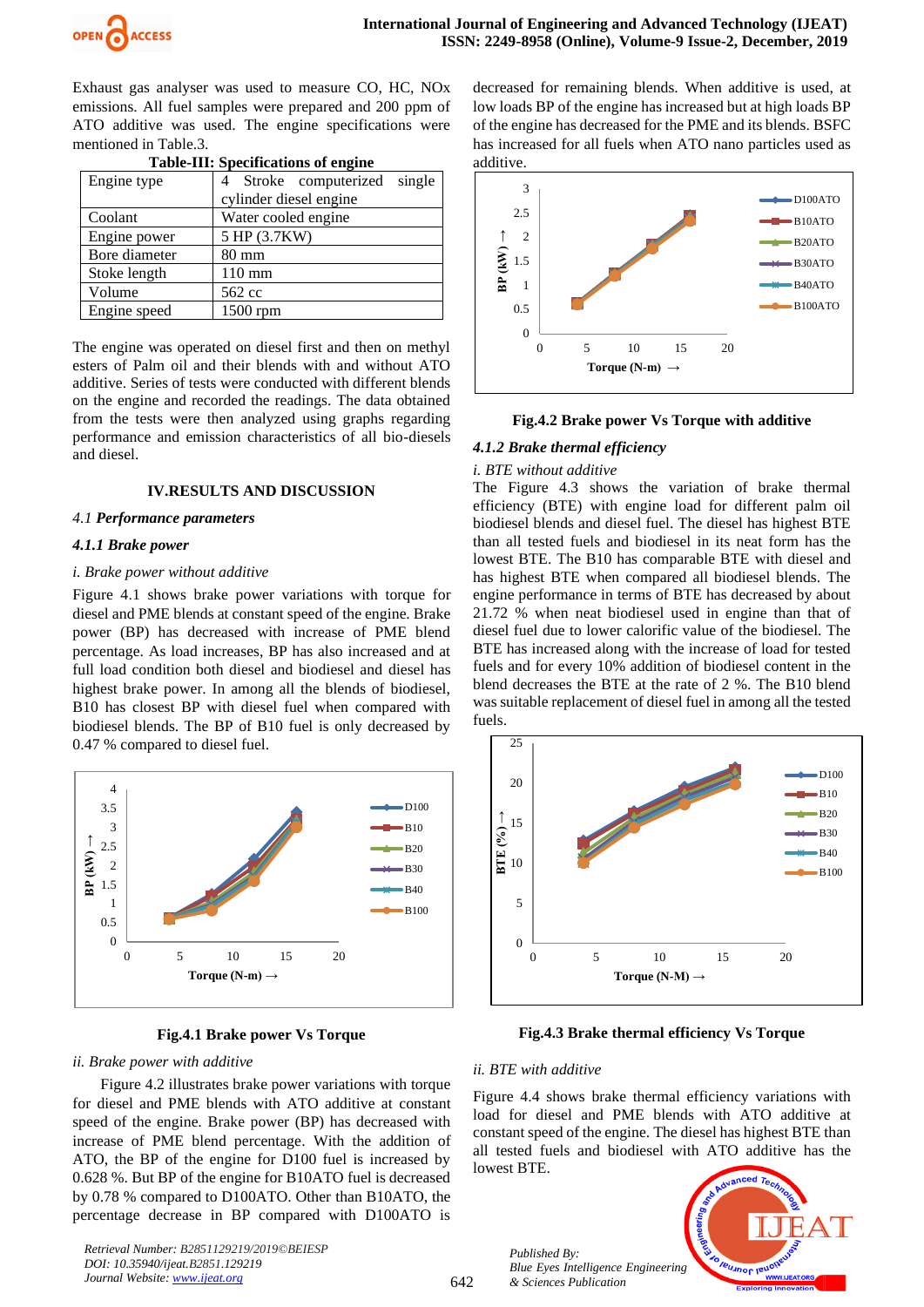The B10ATO has comparable BTE with diesel and has highest BTE when compared all biodiesel blends. The engine performance in terms of BTE has decreased by about 30 % when biodiesel with ATO additive used in engine than that of diesel fuel with ATO additive. The B10 blend was suitable replacement of diesel fuel in among all the tested fuels.



**Fig.4.4 BTE Vs Torque with additive**

# *4.1.3 Brake Specific Fuel Consumption*

#### *i) BSFC without ATO*

The brake specific fuel consumption (BSFC) measure of the amount of fuel supplied to the engine to develop unit power. Figure 4.5 shows the variations of BSFC for all tested biodiesel blends with engine load. Diesel has lowest BSFC in all fuels and B10 showed lowest BSFC in among all the PME blends. As appeared in figure, BSFC expanded with increment of biodiesel mix rate. It is likewise seen that with increment of load, the SFC has diminished for both diesel and PME biodiesel. At part loads the expansion in SFC is higher yet as the load increases this value decreases and came to bring down at full load condition.



**Fig.4.5 BSFC V/s Torque without additive**

## *ii) BSFC with ATO*

Figure 4.6 shows the variations of BSFC for all tested biodiesel blends with engine load. Diesel with ATO has lowest BSFC in all fuels and B10ATO showed lowest BSFC in among all the PME blends. As shown in figure, BSFC accumulated with increase of biodiesel mix proportion. It is also noticed that with increase of load, the specific fuel consumption has decreased for both diesel and PME biodiesel. At high loads the increase in specific fuel consumption is higher but as the load increases this value decreases and reached to lower at full load condition.



**Fig 4.6 BSFC V/s Torque with additive**

## *4.1.4 Fuel Consumption*

#### *i) Fuel consumption without additive*

The mass flow rate of the fuel is calculated in kg/hr. The fuel consumption is more for the fuel B100 compare to remaining. At low loads the slope of the graph is less and it is more in between 5-10 N-m loads. As shown in Fig 4.7 B100 has high and D100 has low FC due to viscosity and other chemical properties. As load increases FC also increases for all tested fuels. B10 has near FC values compare to D100 at all loads because of B10 has similar properties as of D100.



**Fig.4.7 FC V/s Torque without additive**

#### *ii) Fuel consumption with additive*

The mass flow rate of the fuel is calculated in kg/hr. The fuel consumption is decreased compare to fuel samples without additive D100, B10, B20, B30, B40, and B100. The slope for the fuel D100ATO is high and it is low for B100ATO. The variation is showed in the Fig 4.8.



**Fig.4.8 FC V/s Torque with additive**

*Published By: Blue Eyes Intelligence Engineering & Sciences Publication* 



*Retrieval Number: B2851129219/2019©BEIESP DOI: 10.35940/ijeat.B2851.129219 Journal Website: [www.ijeat.org](http://www.ijeat.org/)*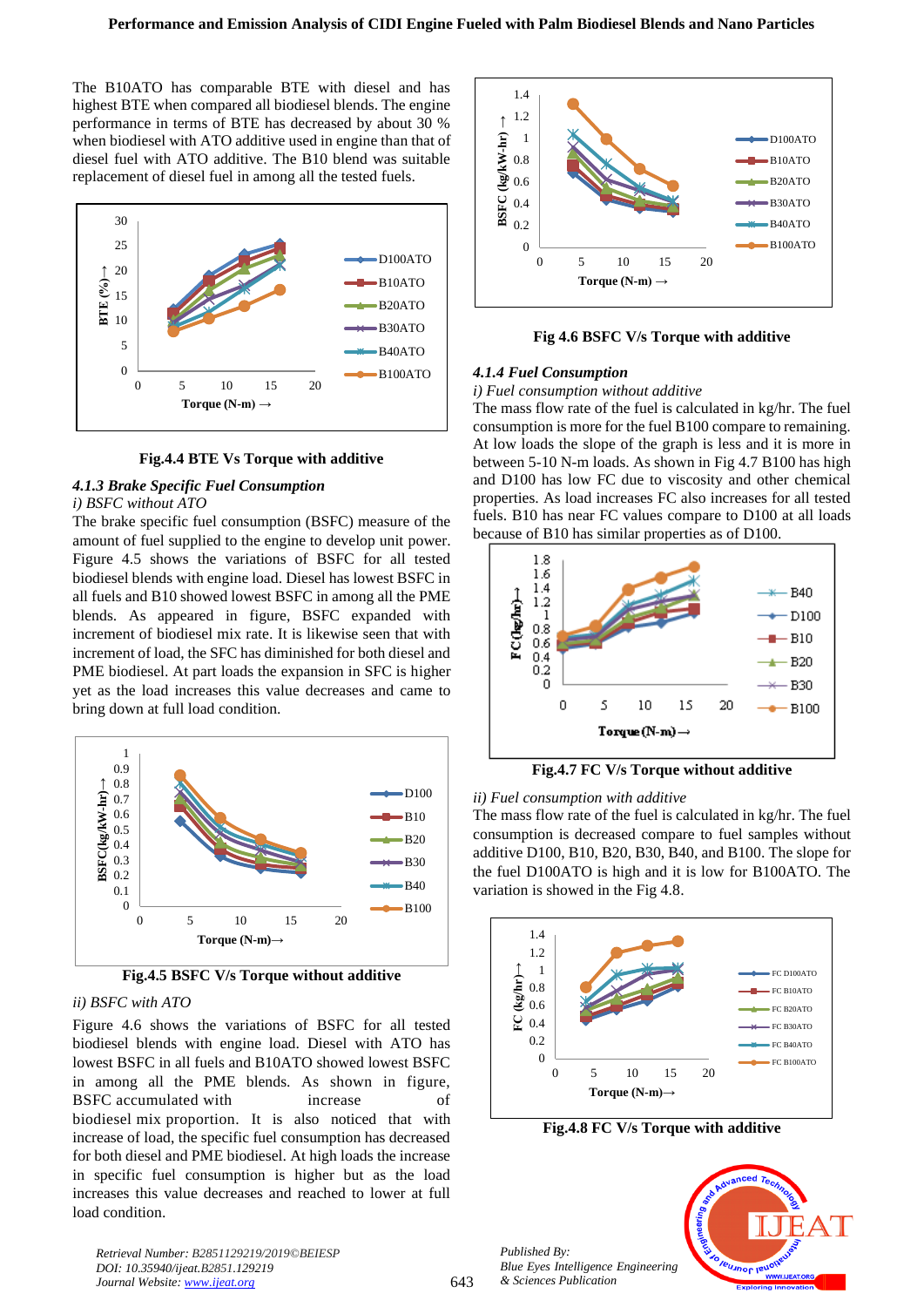

## *4.2 Emissions*

## *4.2.1 CO emission*

## *i) CO emission without additive*

The CO emission for D100 fuel is 0.03 % and it is more than remaining fuels. As load increases CO emission also increases. The CO emission is increases as load increases. The biodiesel fueled engine emits less CO compared to the diesel and blends. Fig 4.9 demonstrates the variety of CO outflow at various loads on four stroke single chamber motor powered with biodiesel and its mixes. CO emanation is high when contrasted with biodiesel and its mixes of the motor. At high stacks CO discharge is diminishing somewhat in the event of 100% biodiesel. CI motors that work by and large lean for the most part have low CO emanations.



**Fig 4.9: CO emission V/s Torque**

## *ii) CO emission with additive*

The fuel samples are D100ATO, B10ATO, B20ATO, B30ATO, B40ATO, and B100ATO without additive. The CO emission is increases as load increases. The biodiesel fueled engine emits less CO compared to the diesel and blends. Fig4.10 demonstrates the variety of CO outflow at various loads on four stroke single chamber motor powered with biodiesel and its mixes. CO emanation is high when contrasted with biodiesel and its mixes of the motor. The HC emission is high for diesel fuel and low for biodiesel. As load increases the HC emissions also increases.



**Fig.4.10 CO emission V/s Torque with addtive**

# *4.2.2 Hydro Carbons*

## *i) HC emission without additive*

Figure 4.11 illustrates hydro carbons emission (HC) variations with load for diesel, PME blends at constant speed of the engine. It is seen that HC outflow is increasing with the increase in load for all fuels at the steady speed of the engine and diminishing with the increasing PME rate. At part-load conditions the variation of HC outflow of both biodiesel and diesel is indistinguishable, yet at medium and full burden conditions HC discharge of PME is distinct and diesel has higher qualities than PME and its mixes. The HC emanation has diminished by a normal of 70% of perfect PME biodiesel when compared with diesel and expanded by a normal of 10% for each 10% increase of PME in the mix.





## *ii)HC emission with additive*

The values of HC are very less for pure biodiesel with ATO additive(B100ATO) compared with D100ATO. At no load condition the value is 0.01 % for B100ATO. As percentage of biodiesel increases in the blends the value of HC emission is decreasing. Fig 4.12 shows the variation HC emission with respect to different loads. For all fuels as load increases HC emission also increases. But for the fuel B30ATO after 8 N-m load decreased and at high loads again increased.



**Fig.4.12 HC emission V/s Torque with additive**

# *4.2.3 Oxides of Nitrogen (NOx)*

*Published By:*

*& Sciences Publication* 

## *i) NOx emission without additive*

Figure 4.13 demonstrates NOx outflow variation with load for diesel, PME mixes at steady speed of the engine. It is seen that NOx discharge is increasing with the increase in load for all fuels at the steady speed of the engine and expanding with the expanding of PME rate.



*Retrieval Number: B2851129219/2019©BEIESP DOI: 10.35940/ijeat.B2851.129219 Journal Website[: www.ijeat.org](http://www.ijeat.org/)*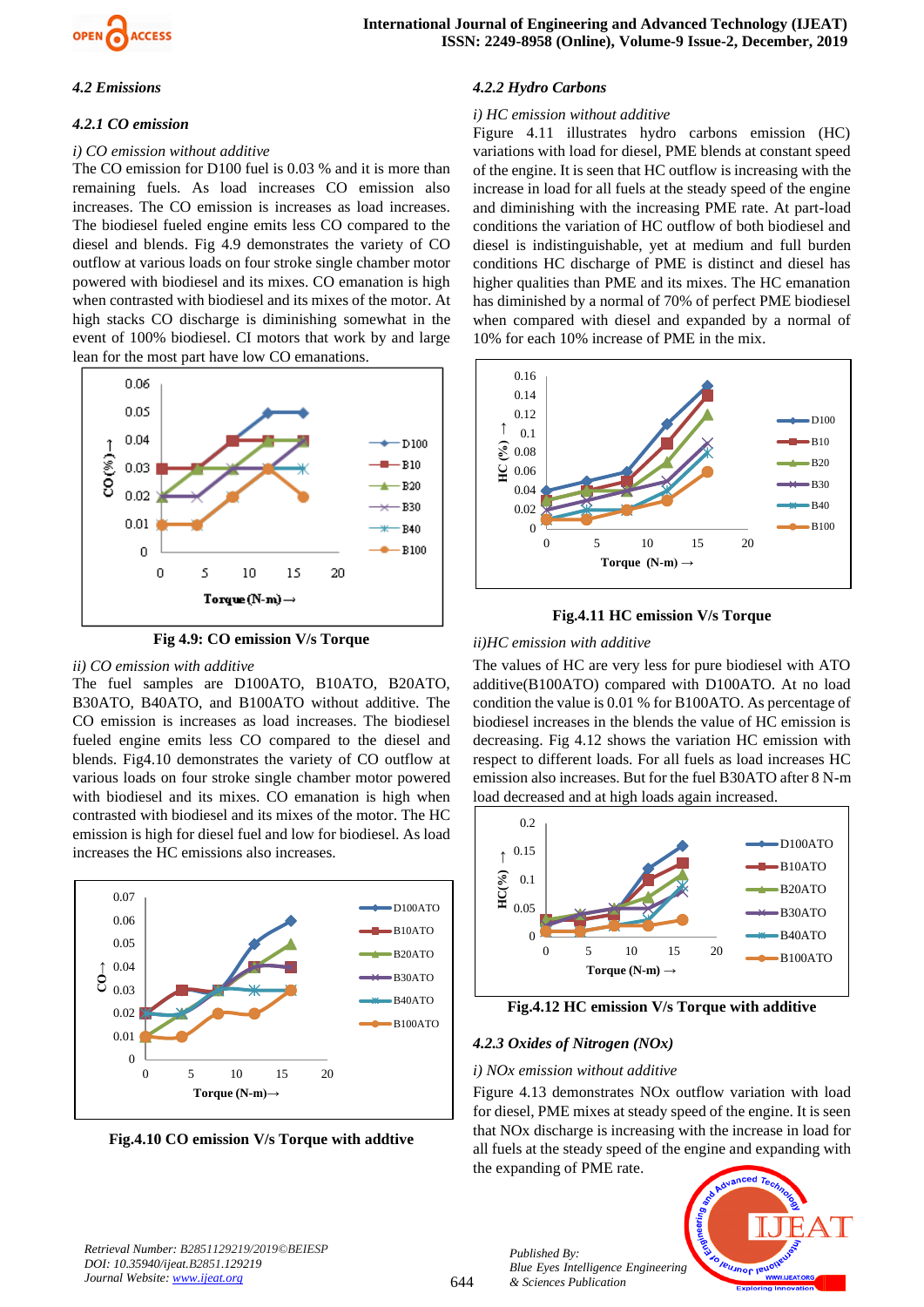At part-load conditions the variation of NOx emanation of both biodiesel and diesel is unclear, yet at medium and full burden conditions NOx outflow of PME are particular and perfect PME has higher qualities than diesel and their mixes. The NOx emission has diminished by a normal of 31% of neat PME biodiesel when compared with diesel and expanded by a normal of 4% for each 10% expansion of PME in the mix at full burden condition.



**Fig.4.13 NOx emission V/s Torque**

## *ii) NOx emission with additive*

Figure 4.14 demonstrates NOx emission variation with load for diesel, PME blends at constant speed of the engine. The NOx values are more for the fuel D100ATO and less for the fuel B100ATO. At no load condition for fuel D100ATO NOx emission value is 9 ppm. At high load condition NOx emission for B100ATO is high 1012 ppm higher than D100ATO at high load. As load increases the values of NOx are increased. For the fuel B20ATO at 8 N-m load slope decreased. At high loads for D100ATO emission is less compare to biodiesel and its blends.



**Fig.4.14 NOx emission V/s Torque with additive**

# **V. CONCLUSIONS**

The experimental investigation was carried out using a single cylinder, 4-stroke and water cooled diesel engine fuelled with Palm biodiesel blends and with ATO nano-particles as additives. From the trial results, the accompanying ends are drawn:

- The brake power was lower due to lower calorific values of biodiesel and its blends compare to diesel fuel.
- The biodiesel fuels provided similar brake thermal efficiency curves as diesel at low and medium engine loads when additive is used.
- As biodiesel proportion increases BSFC increases. However load increases BSFC decreased for all fuels.
- The biodiesel fuels produced less emissions than diesel under similar engine operating conditions, probably because palm oil contains oxygen which helps the combustion in the cylinder.
- The biodiesel produced more NO<sub>x</sub> emissions, especially at the higher engine load.
- BP of the engine at low loads has increased with the addition of ATO nano particles. However as load increases BP has been decreased compare to palm biodiesel and its blends.
- With the addition of ATO nano particles to the fuels BTE and BSFC increased.
- With the addition of ATO nano particles to the fuels CO emission decreased, HC emission is also decreased but NOx increased slightly.

Mixes of B-10 gives preferable outcomes over B-20, B-30, B-40, ATO added fuels because of

- It has similar properties compare to D100. CV of B10 is 41606 kJ/kg and of D100 is 42418.48 kJ/kg.
- BP of the engine for B10 is 0.633 kW and it is only 0.47 % less compare to D100.
- BTE of the engine for B10 is 21.68 % and for D100 it is 21.95 %.
- B10 has less CO and HC emissions compare to D100.
- It is less cost over B20, B30, B40, ATO added fuels

So it is prudent to use B10 as opposed to B-20, B-30, B40 in CI engine.

## **ACKNOWLEDGEMENT**

The authors thank towards Guide, Principal and Executive Director of Sreenidhi Institute of Science & Technology for providing necessary facilities to carry out this work in the institution.

## **REFERENCES**

- 1. Sirivella Vijaya Bhaskar, "Experimental Analysis of DI Diesel Engine Performnace Fueled with jatropha Biodiesel". ISSN:09755462, vol.9, No.02, 2017, Pages:60-65.
- 2. C. Syed Aalam, C.G. Saravanan, "Effects of nano metal oxide blended Mahua biodiesel on CRDI diesel engine", [Volume 8, Issue](https://www.sciencedirect.com/science/journal/20904479/8/4)  [4,](https://www.sciencedirect.com/science/journal/20904479/8/4) December 2017, Pages 689-696.
- 3. Ali M.A. Attia, Ahmed I. EL-Seesy, Hesham M. EL-Batsh, Mohamed S. Shehata, "Effects of alumina nanoparticles additives into jojoba alkyl ester-diesel mixture on diesel performance". IMECE2014-39988,Vol.8.
- 4. D.C. Rakopoulos, "Heat release analysis of combustion in heavy-duty turbocharged diesel engine operating on blends of diesel fuel with cottonseed or sunflower oils and their bio-diesel", Volume 96, June 2012, Pages 524-534.
- 5. Nagaraj Banapurmath, T. Narasimhalu, Anand Hunshyal, Radhakrishnan Sankaran, Mohammad Hussain Rabinal, Narasimhan Ayachit, Rohan Kittur, "Effect of silver nano-particle blended biodiesel and swirl onthe performance of diesel engine combustion", 10.11648/j.ijrse.20140306.15,2014.
- 6. Brian T. Fisher1 Jim S. Cowart Michael R. Weismiller et al. "Effects of Amorphous Ti–Al–B Nanopowder Additives on Combustion in an exceedingly Single-Cylinder Diesel Engine", 10.1115/1.4036189, 2017.



*Published By:*

*& Sciences Publication*